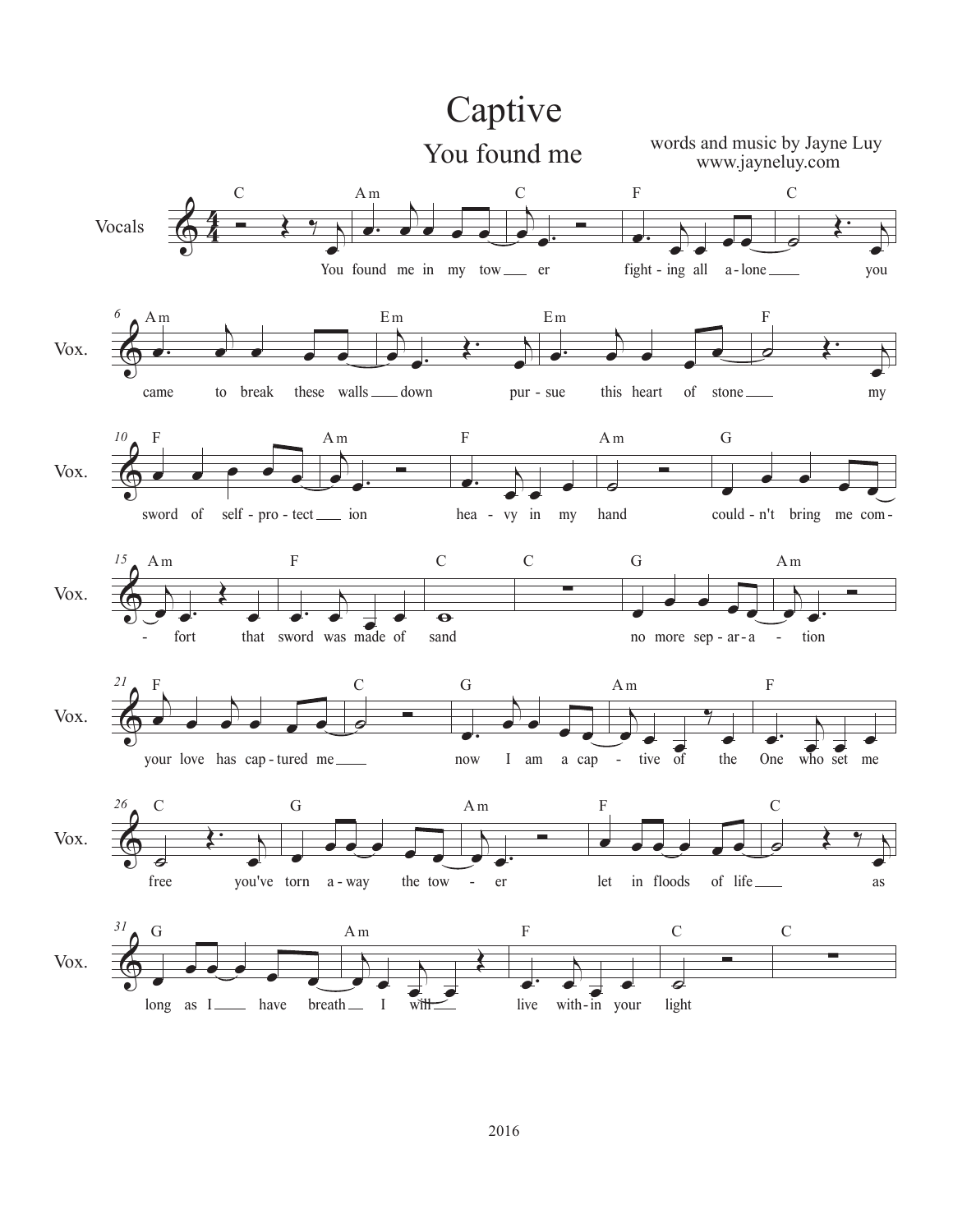2 Captive